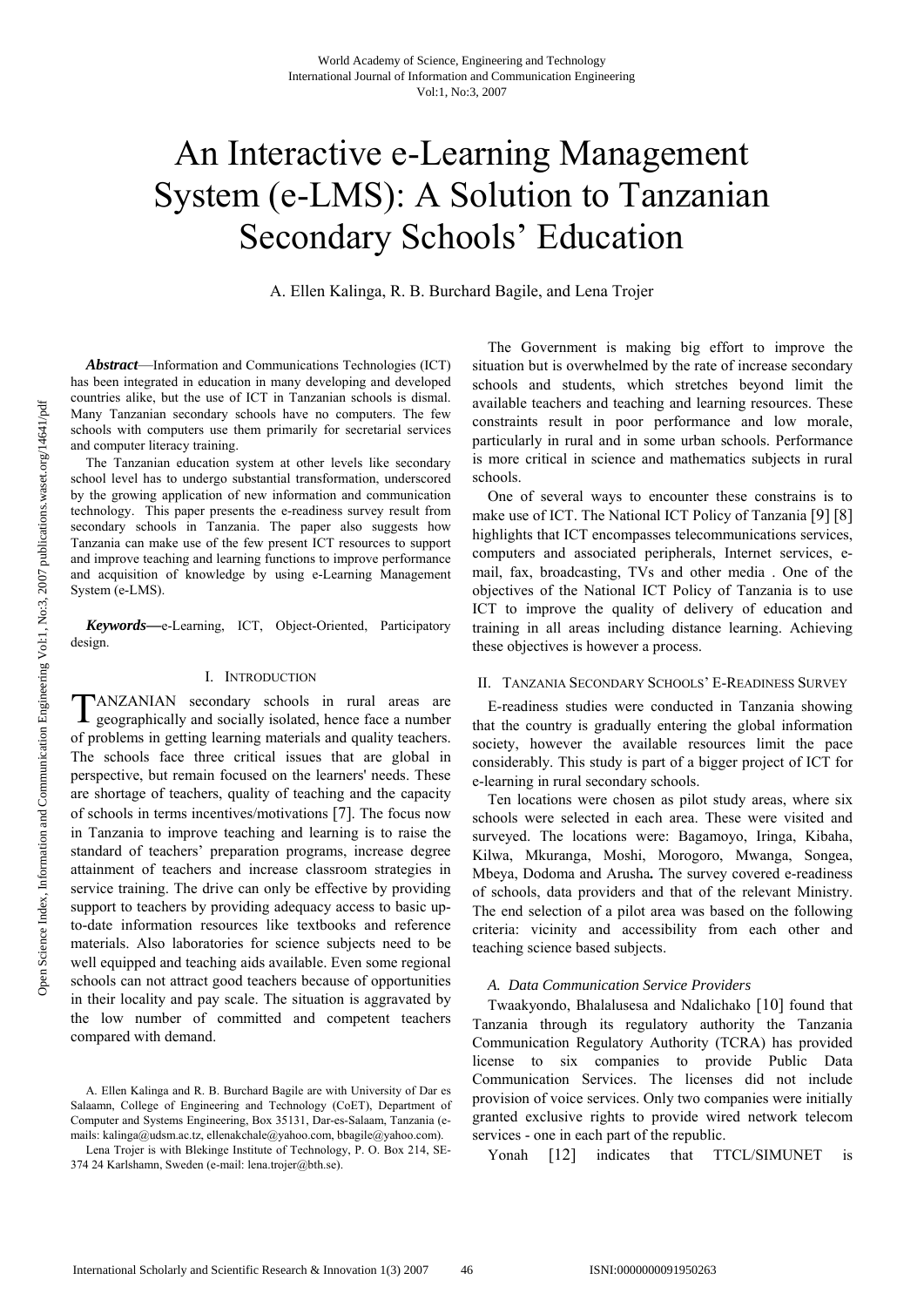implementing 10 zonal Points of Presence (PoP), 27 at regional level and over 70 at district level. The intention being to allow Internet-access connectivity by dial-up to become local calls in many places in Tanzania. There are five licensed mobile phone operators that use the services of fixed network companies for interconnection and for backbone services.

There are a number of licensed Internet Services Providers (ISPs) that is growing day by day. These are either using the Point-of-Presence or satellite connection.

## *B. Availability of Computers*

In the study made to assess e-readiness in schools the availability of telecommunications services, computers and associated peripherals and Internet services to the schools were observed. The results show that many schools have acquired computers through own initiative or effort using school funds or donation from donors or provided by the Government. Many schools have landline telephone connection but only very few manage to have Internet service connected because of operational costs.

Table I and Fig. 1 show a summary state of availability of computers for the 71 secondary schools that were surveyed in 10 regions out of a total 21 regions of Tanzania Mainland. Assessment of availability of computers was considered to be fundamental because computer is a basic resource to facilitate use of ICT. It is important to note however that the student population in such schools range from 400 to 1500. This is clearly a desperate situation.

TABLE I

| <b>COMPUTER AVAILABILITY SUMMARY</b> |                |
|--------------------------------------|----------------|
| <b>Number of Computers in a</b>      | Number of      |
| school                               | <b>Schools</b> |
|                                      | 19             |
| $1 - 3$                              | 25             |
| $4 - 15$                             |                |
| >16                                  |                |



Fig. 1 Pattern of distribution of computers in schools

It was observed that many schools have desire for and are making efforts to procure computers. The adequacy of infrastructures, logistics and competent personnel in schools is a major constraint to the availability and use of ICT in

schools. Addo [2] considers the critical requirements to be a computer laboratory, a school library, electricity, a telephone and adequate security to ensure safekeeping of computer systems. The study shows that of the 71 surveyed schools 73 % have at least one computer, 35 % have one to three, 16 % have 4 to 15 computers and 22 % have more than 16 computers.

## III. E-LEARNING PROJECT COMPONENTS

There have been efforts to improve secondary education in Tanzania using ICT through several projects. Some ended with static websites like: http://www.distancelearning-tz.org. Such websites are accessible to students in the urban areas where there are Internet cafes.



Fig. 2 e-Learning Project Components

To complement such efforts in a more dynamic way the University of Dar-es-Salaam through its College of Engineering and Technology conceived a research project to develop a tool to enable ICT support rural secondary schools. The focus is to enable ICT support with teaching materials, which are user friendly, facilitating self learning and information sharing, starting with science and mathematics. The success of this research work rests on realizing three basic pillars as shown in Fig. 2: Establishment of suitable and effective connectivity and configuration, development of a context centered platform which includes e-learning content management system based and development of the repository structure for local content materials to self learning environment and sharing. To minimize operational costs open source platform has been chosen.

Commercial use of ICT in e-learning is gaining momentum in Tanzania particularly when foreign universities use local universities and institutions to deliver their programs. There are local ventures but with limited scope. There is also a teleconference facility [5], a project funded by World Bank. But the cost for using the facilities is very high. Another African Virtual University (AVU) project established by the World Bank in 1997 involved a total of 31 learning centers established in 17 African Nations [6]. The benefits of using ICT for e-learning includes cost reduction, wider access beyond physical walls classrooms, performance improvement, quality enhancement and creation of new products and services.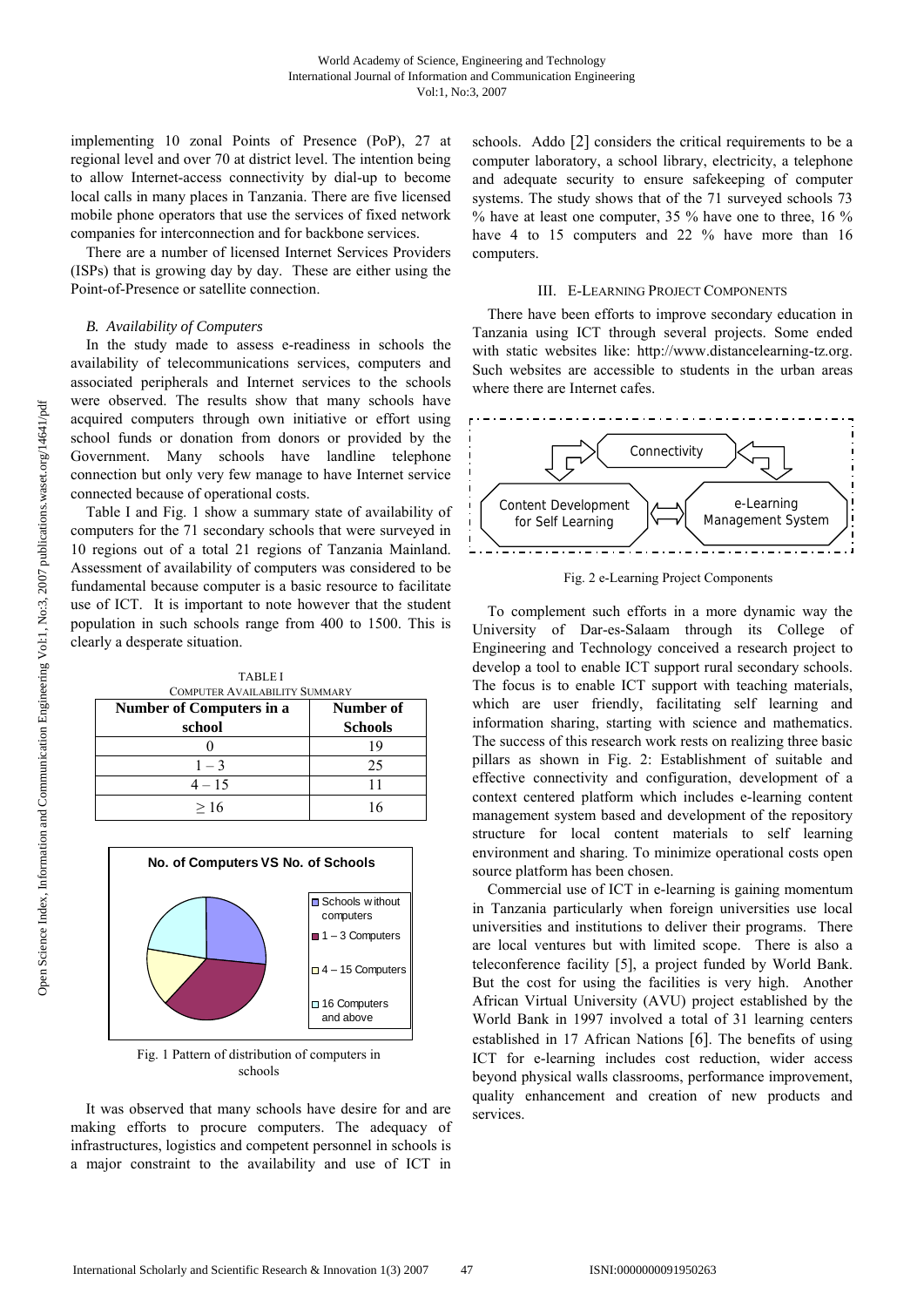## IV. DEVELOPMENT OF E-LMS

E-learning is an attentive concept, subject to wide variation in practice, which has become a common mode of education delivery worldwide. Akeroyd [3] elaborates this by stating that the extreme case is the use of the web technology to facilitate the whole cycle of learning from initial sign-on to final certification. There will be a range of operations in between, with no or little physical interaction among learners. Hence, the World-Wide-Web (WWW) opened a new dimension to computer based training where learners can learn from anywhere, anytime with possibilities for huge cost savings in corporate training. Online learning has created new dimension to opportunities for collaboration among academic institutions and beyond. Access to academic resources is at a level that remained a dream two decades ago. The beneficiaries are town duelers in most developing countries.

The need for learning management systems (LMS) being developed is underlined by Watson et al [11] who argues that the e-learning industry, which includes different groups of users and knowledge requirements, needs effective manageable system to monitor the learners', learning, measure it and provide reports on learning efficiency. Hence, constant tracking of the learners' actions and online tests results can be done. LMS provide a technological, parameter driven framework to allow individuals develop and deliver learning content, to interact with students and to facilitate open discussion. Advancing LMS will support a range of administrative functions relating to course delivery and administration to enable e-learning such as content delivery, performance tracking, management of learners and their courses and students' collaboration.

A basic LMS is a Web application where the learner logs on and accesses the courses allocated to her/him. While the learner is going through the courseware, the LMS stores information about the learners' interactions, such as scores and answers to questions. LMS use this information to analyze how well the learner is performing, and are able to provide reports to the administrators and course tutors. Hence a LMS should contain an interface for managing users, adding/deleting new learners, organizing learners and allocating access rights/courses to uses and user groups.

The LMS to being developed is model driven and webbased platform in order to carter for wide access to a big number of rural secondary schools in different regions. As shown in Fig. 3, it is based on three-tier architecture and consists of the following:

Client-Tier: The user interface running in a web browser in the computer,

Application-Tier: Apache web server will be used running in LINUX platform and

Database-Tier: MySQL database running in LINUX platform.



Fig. 3 e-LMS Three Tier Architecture

The e-learning materials will be centrally stored at the database server with functionality of mirror imaging to localities of school. Distributed users will be able to browse learning materials using any standard internet browser through application server. Security of information in the central server and its mirrors and that in schools is an issue that is still being considered. Both the central application server and the database server will be located at the University of Dar es Salaam, College of Engineering and Technology.

## V. METHODOLOGY FOR E-LMS DEVELOPMENT

Software engineering principles applicable in software development shall be employed in the System Development Life-Cycle (SDLC). Open Source Software (OSS) platform based on LINUX operating system and Web based technologies like HTML markup language, Java Scripting language, Cascading Style Sheets (CSS), PHP server side scripting language, MySQL database management system, and Apache web server will be used. Understanding of database management systems (DBMS) and data modeling is critical.

The importance of considering users in developing computer systems in general has been recognized since the 1970s [1]. As a primary source of information our approach in developing e-LMS is participation of users from the analysis stage to implementation. Questioners, physical observation and group discussion with students, teachers and school administrator is employed. The students/learners remain the focal point for users of e-LMS, hence it should satisfy their needs and resolve their problems [4]. Others are teachers, school administrators, parents and education official from the Ministry.

Many of the students, teachers and administrators are not aware of the technology in ICT in education, though some are in contact with at least computers. With this respect, gathering user-requirement for a platform has also taken the approach to base on the user requirements on broader fundamentals, that